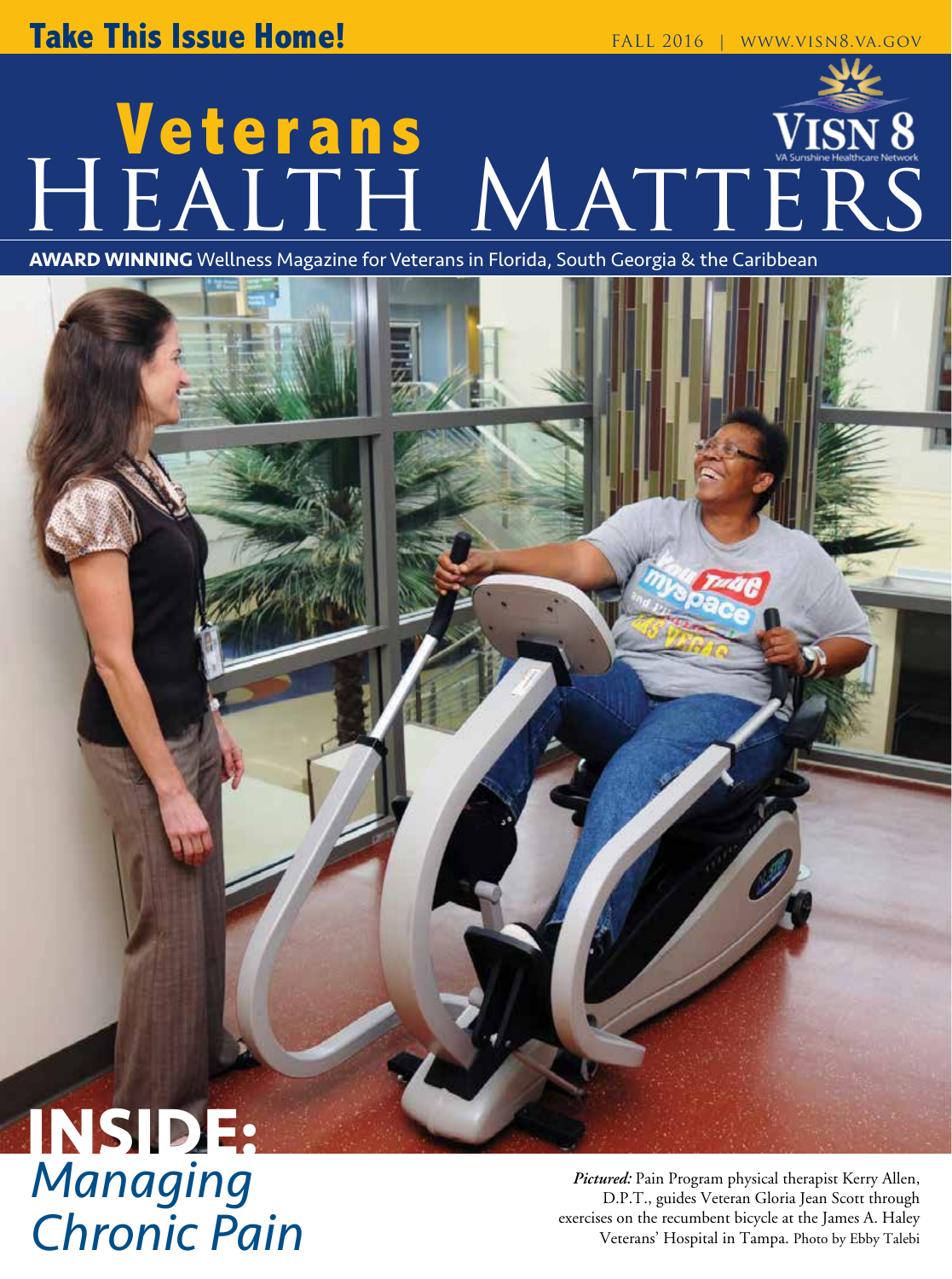### **TO OUR READERS**

A return to cooler weather usually brings relief for many people in our part of the world. But a change in seasons isn't always enough to ease



someone's suffering from chronic pain. That's especially true for those Veterans recovering from injuries and conditions that may cause them to deal with pain on a daily basis. Read on pages 3 through 5 about some of the providers and patients working together to find new and better ways of managing that pain – making life better for so many Veterans.

Bowel health can also be a big concern for many. Pay attention, not just to what you put in your body, but also to what comes out. There are clues there about the state of your health. Read more on page 6.

To add more fiber to your diet, make the banana split oatmeal on page 7. And while you're there, play the spooky mind exercise!

Be Well!

Maan

Miguel LaPuz, M.D., MPA Network Director, VISN 8

## **It's Flu Season - Get Your No-Cost Shot**

The flu can become more than just a feverish, achy condition that lasts a few days. Hundreds of thousands of people in the U.S. are hospitalized every year with complications from influenza. Get your flu shot every year to protect yourself, and help keep the flu from spreading to others.



#### *Who should get a flu shot?*

All people age six months and older should get vaccinated.\* Those more at risk of illness and complications from the flu include:

- People with chronic health conditions such as asthma, diabetes, and heart disease
- People older than age 50
- Pregnant women and women trying to become pregnant
- Caregivers of infants or a family member with health problems
- Health care workers
- *\* Check with your VA health care provider if you have a severe allergy to eggs. Although the flu shot contains egg protein, an eggfree flu shot may be available for you!*

*Veterans enrolled in VA health care*  and VA staff may get a No Cost flu shot at your *nearest VA health care facility*. If you're not enrolled in VA health care, *check your eligibility online*. Go to <http://hbexplorer.vacloud.us>.

*Non-VA Providers and* 

**Pharmacies:** Many local retail pharmacies offer flu shots that may be covered by private insurance or programs, such as Medicare. If you don't have insurance, there will usually be a charge.

If you receive your flu shot outside the VA, please let your VA health care team know so they can keep your medical records current.

#### **Managing Editor**  *Susan Wentzell*

**Editorial Board**  *Mary Kay Rutan*  VISN 8 Communication Manager

*Susan Wentzell*  VISN 8 Deputy Communication Manager

#### *Michelle Winslow*

VISN 8 Program Manager, Health Promotion & Disease Prevention (HPDP), and Co-Chair, VISN 8 Preventive Care Committee

*Diana Akins* 

Bay Pines VA Healthcare System (VAHCS) Acting Veterans Health Education Coordinator & Co-Chair, VISN 8 Veterans Health Coordinators Workgroup

*Charlene Molloy*  ARNP, HPDP Program Manager, North Florida/South Georgia Veterans Health System (NF/SGVHS)

*Heather Frebe*  Public Affairs Officer, Orlando VAMC

*Maureen Cortese*  HPDP Program Manager, Orlando VA Medical Center *Edwin Aviles-Alvarado*  Veteran Health Education Coordinator VA Caribbean Healthcare System

*David P. Folds, III*  HPDP Program Manager, James A. Haley Veterans' Hospital

*Ed Drohan*  Public Affairs Specialist, James A. Haley Veterans' Hospital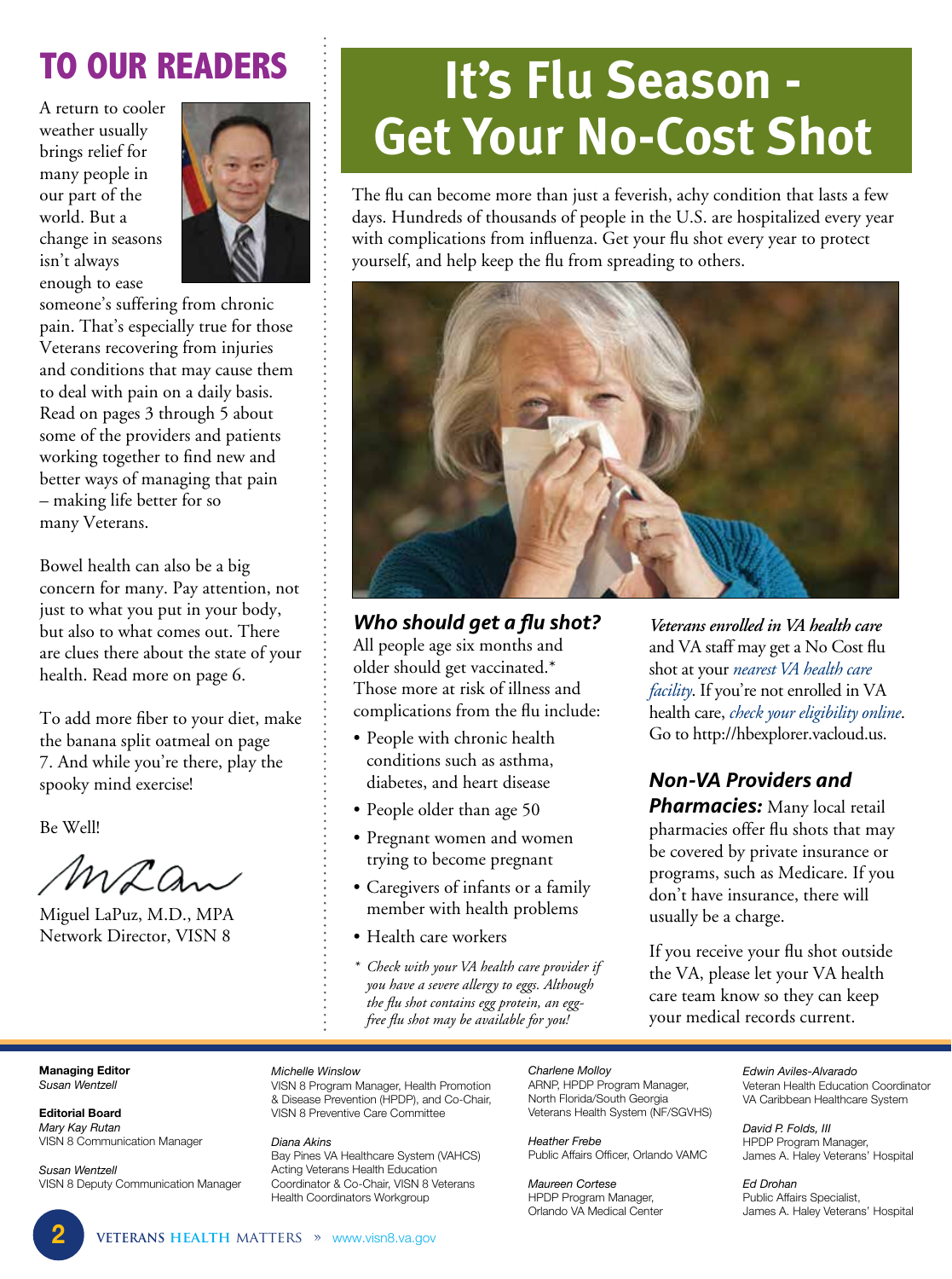## **Your Pain Treatment: Understanding the Options & Risks**

In VA, managing pain to maximize a Veteran's health and wellness begins in Primary Care with pain education and medication management.

Medication can be a part of a pain treatment plan. Opioids are prescription medications that may help relieve pain by reducing the intensity of pain signals that reach the brain. Drugs in this class include hydrocodone (e.g., Vicodin), oxycodone (e.g. OxyContin, Percocet), morphine (e.g. Kadian, Avinza), fentanyl, and related drugs.

Opioids may help relieve moderate to severe pain and are often prescribed after surgery, for an injury, or for certain health conditions, such as advanced cancer-related pain. They are also used for shorter term, comfort care.

There are also many non-opioid medications that are often more effective with fewer risks and side effects than prescription opioids, according to Nazimuddin Qazi, M.D., a board-certified physician in Internal Medicine and Addiction Medicine. He currently manages the Ambulatory Care Pain Clinic at the James A. Haley Veterans' Hospital in Tampa.

In the VA, patients receive a comprehensive diagnosis and a biopsychosocial approach – which looks at how chronic pain affects the body, mind, and social system. This helps providers better understand a Veteran's background, his or her chronic pain triggers, and what is the best solution for managing that pain.



*Dr. Nazimuddin Qazi evaluates Veteran Roger Abbot for shoulder pain at the Ambulatory Care Pain Clinic, James A. Haley Veterans' Hospital in Tampa.* 

"We really don't understand the true reasons for chronic pain, hence it cannot be 'cured,' but it can be managed so it doesn't take over our lives," he said.

#### *Risks of Opioid Medications*

Opioids come with serious risks and side effects – especially if used over an extended period of time. Therefore, opioids should be taken under close supervision and discontinued as soon as the acute need is over. Risks are even greater if a Veteran has a history of drug or substance abuse, a mental health condition (like depression), sleep apnea, or is over age 65.

Some side effects of long-term opioid use include severe constipation, lower sex drive, low energy, weight gain, falls, confusion, memory problems, itching, sweating, and immune system suppression.

*"Opioids come with serious risks and side effects especially if used over an extended period of time."* 

Your body may also develop a tolerance for the medication, causing you to take more to receive the same level of pain relief. This increases the risk for addiction. In one study, one in four people receiving prescription opioids, long term, in a primary care setting struggled with addiction.\*

The bottom line: be informed. If you are a Veteran enrolled for care who suffers from chronic pain, create a plan for managing your pain with your VA Patient Aligned Care Team (PACT) or pain clinical specialists. As with most health issues, a treatment plan involving multiple approaches is most likely to lead to success.

[\\*Learn more at www.cdc.gov/](http://www.cdc.gov/drugoverdose/prescribing/guideline.html) drugoverdose/prescribing/ guideline.html

*- Susan Wentzell*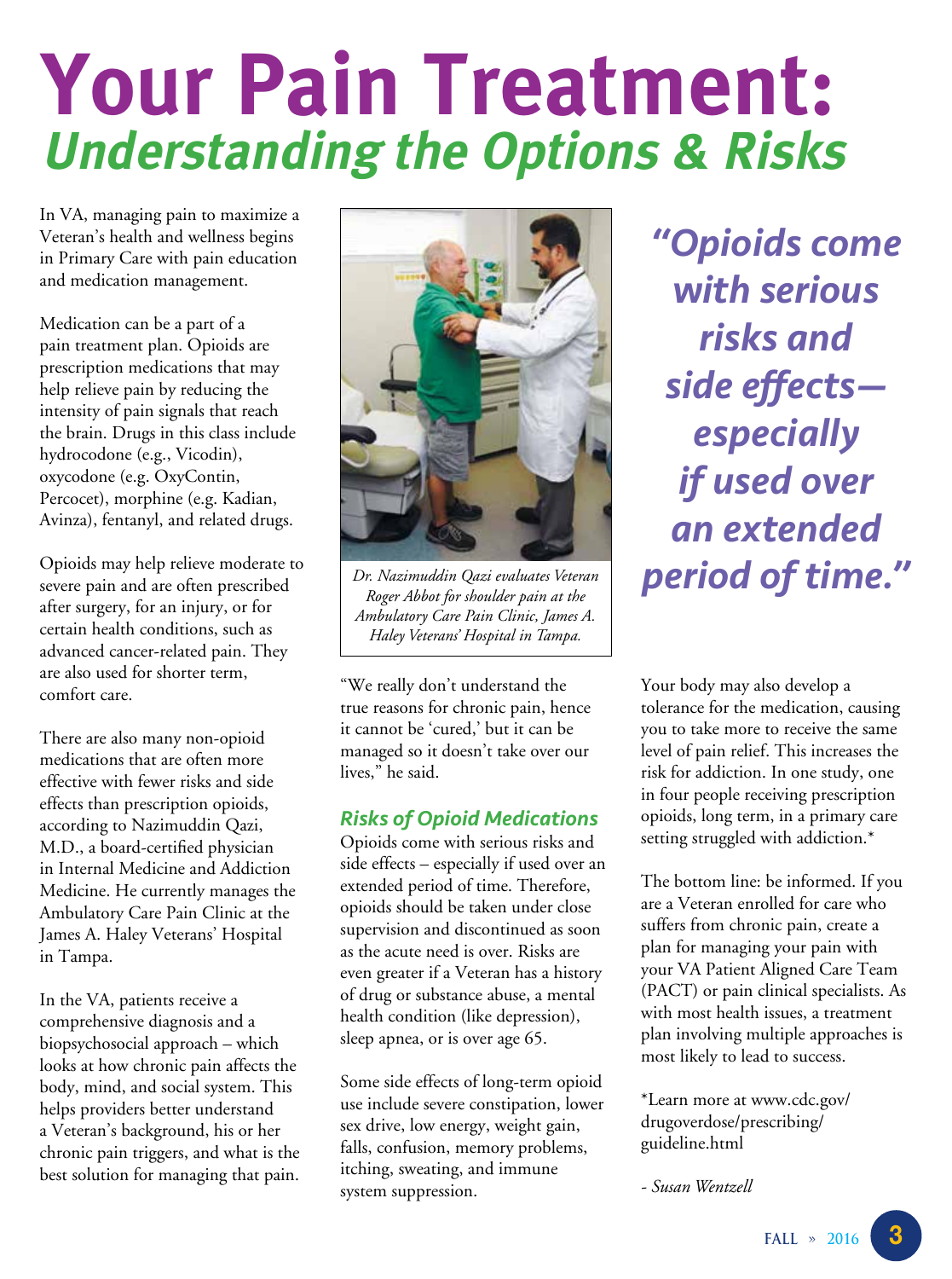## *Managing Chronic Pain*

*What the VA is doing to help empower Veterans A Q&A with Jennifer L. Murphy, Ph.D.* 

Dr. Murphy is the Clinical Director of the inpatient Chronic Pain Rehabilitation Program at the James A. Haley Veterans' Hospital in Tampa. Read "About the Author" at the end of this article for more information on this pain specialist.

#### *Q – How would you describe chronic pain?*

*A* – Most simply, chronic pain is pain that persists beyond 90 days; however, the experience of living with a chronic pain condition, pain that does not resolve, can be quite complex. Chronic pain can impact one's psychological well-being, social system, physical abilities, and employment, among other things.

#### *Q – How does the VA help Veterans enrolled for VA health care control chronic pain?*

*A* – The VA provides the most comprehensive approach to pain care, allowing Veterans to access various treatments that can help them manage chronic pain most effectively. In Primary Care, medication management and pain education for optimal wellness begins.

Specialty pain services offer things such as medical consultation, complementary health (e.g., chiropractors), psychological treatment to reduce the negative effects of pain on life, rehabilitation therapies (e.g., physical, aquatic, occupational), as well as therapeutic recreational activities (e.g., adaptive sports).

The VA also has comprehensive pain programs that combine many of these treatments.

#### *Q – What are some things Veterans can do at home to manage chronic pain?*

*A* – Effective pain care really means making various lifestyle changes that not only lessen pain intensity but decrease the negative impact of pain on a Veteran's quality of life. Consulting with pain specialists and learning guidelines for increasing safe movement, pacing activities, and engaging in pleasurable social outings can help those with pain feel less overwhelmed by it. Instead of avoiding activities and people, Veterans are encouraged to learn more about the many fulfilling things they still can do.



#### *Q – Tell us about the Chronic Pain Rehabilitation Program at the Tampa VA.*

*A* – The Chronic Pain Rehabilitation Program, or CPRP, helps people understand and react to pain in a more adaptive way. This happens through treatment plans devised with the Veteran and a team of professionals who are invested in improving the quality of life of Veterans with chronic pain. Since chronic pain affects everything – the body, mind, and social system – the CPRP treats the whole person, not just the symptoms. This "biopsychosocial" approach empowers Veterans to learn helpful ways to selfmanage pain so that life is fuller.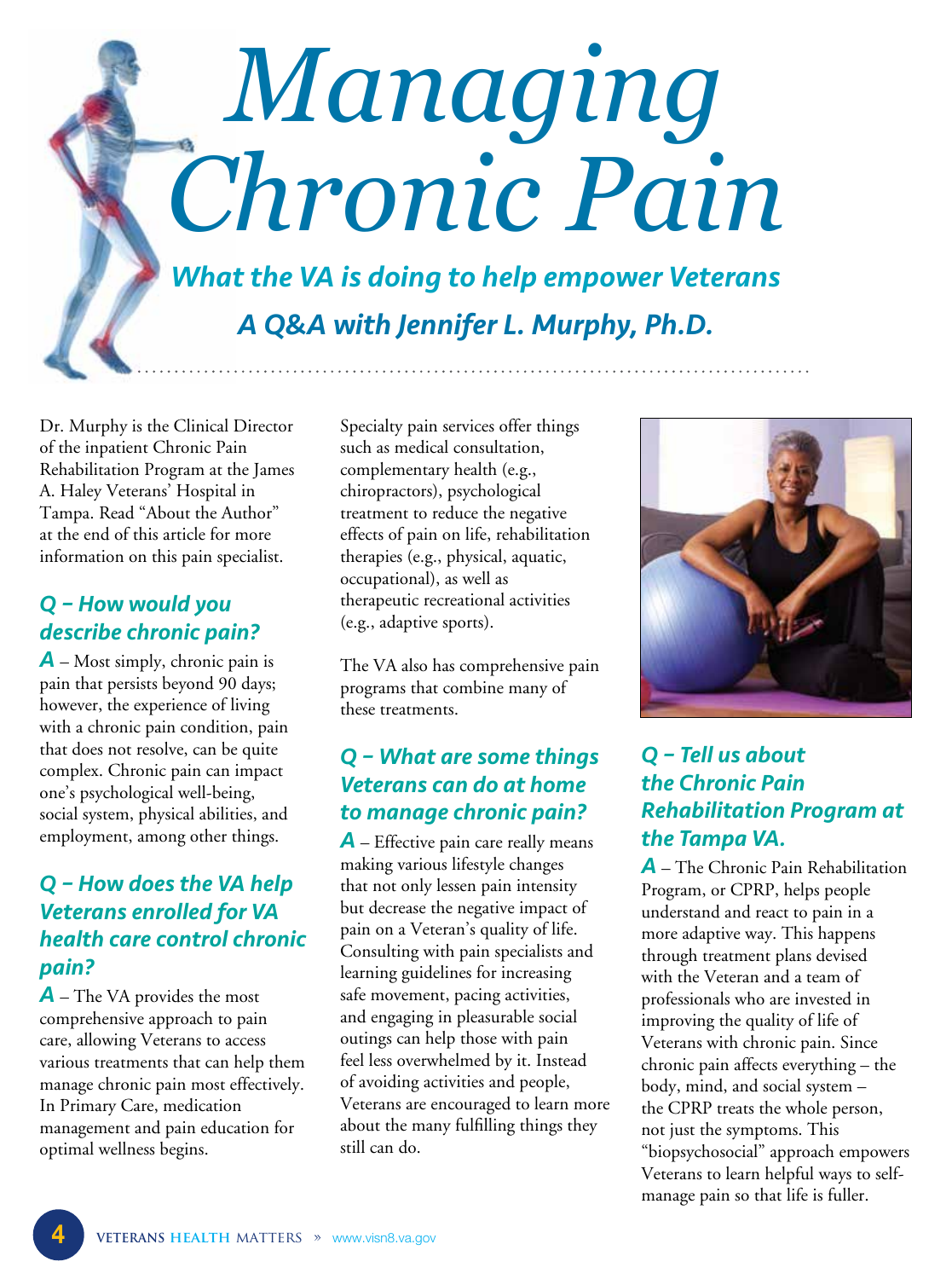

#### *Q – How is a Veteran referred to the Chronic Pain Program at the Tampa VA? Do Veterans come from all over?*

*A* – As the only inpatient pain rehabilitation program in the VA system, Veterans travel from across the country to participate in the CPRP. Those Veterans enrolled in the VA Sunshine Healthcare Network facilities are also welcome. For details on how to refer a Veteran for program evaluation, VA healthcare professionals should visit our website at [www.tampa.va.gov/chronicpain](http://www.tampa.va.gov/chronicpain). Veterans can also review the site, and all are welcome to contact us directly with questions at 813-972-2000, extension 5173.

#### *About the Author*

Jennifer L. Murphy, Ph.D., is a pain psychologist and Clinical Director of the



inpatient Chronic Pain Rehabilitation Program at the James A. Haley Veterans' Hospital in Tampa. She is also the VA's trainer and author for the Cognitive Behavioral Therapy for Chronic Pain initiative and manual, and is the national VA leader of interdisciplinary pain programs.

## *Fighting a 20-Year Battle with Pain*

Veteran Jennett Baynes has had low back pain since 1996 when she served in the U.S. Army. The Tampa resident's pain was so bad she had trouble walking. A walker helped some, but much of the time she had to use a wheelchair to get around with her husband's assistance.

Along with the deterioration of her physical health, which included migraine headaches, nerve tremors, and pain in her knees and wrists, her emotional health suffered, too.

In 2014, things began to look up for Baynes when she was admitted to the outpatient Chronic Pain Rehabilitation Program at the James A. Haley Veterans' Hospital in Tampa, where she is a patient.

"The medical and psychology staff at Haley worked as a team with physical, occupational, and recreational therapists to develop a plan for me to make my entire quality of life better," she said.

"They reevaluated my medications, which led to a change that helped reduce my migraines and nerve tremors. With their help, and with diet and exercise, I've lost 36 pounds. My weight loss permitted my doctor to remove three medications and lower the dosages on others, which makes me feel much healthier.

"The physical therapy was more intensive than I had originally thought, but as I got more flexible, it lessened my pain. Pool therapy relaxed my muscles. Recreation



*Pain psychologist Evangelia Banou, Ph.D., shares facts about spine health with Veteran Jennett Baynes, who has suffered from chronic low back pain for 20 years.* 

therapy distracted me enough that I was pain-free for half the class. Adaptive sports help you do activities regardless of your disability, even after the program. And the relaxation and good sleep techniques they taught me have been a big help, too," Baynes said.

Today, the 47-year-old rarely uses her walker or wheelchair. "On a scale of zero to ten - I would say my pain level lowered from an eight to a four," Baynes said. "The treatment team acknowledges your pain is real and gives you different ways of looking at it, dealing with it, and distracting yourself from it to stop the damaging effects of it on your life."

"The new point of view the program gave me about pain, and the fact it seems more tolerable now, made me realize it's never too late to try to live your life better."

*- Susan Wentzell*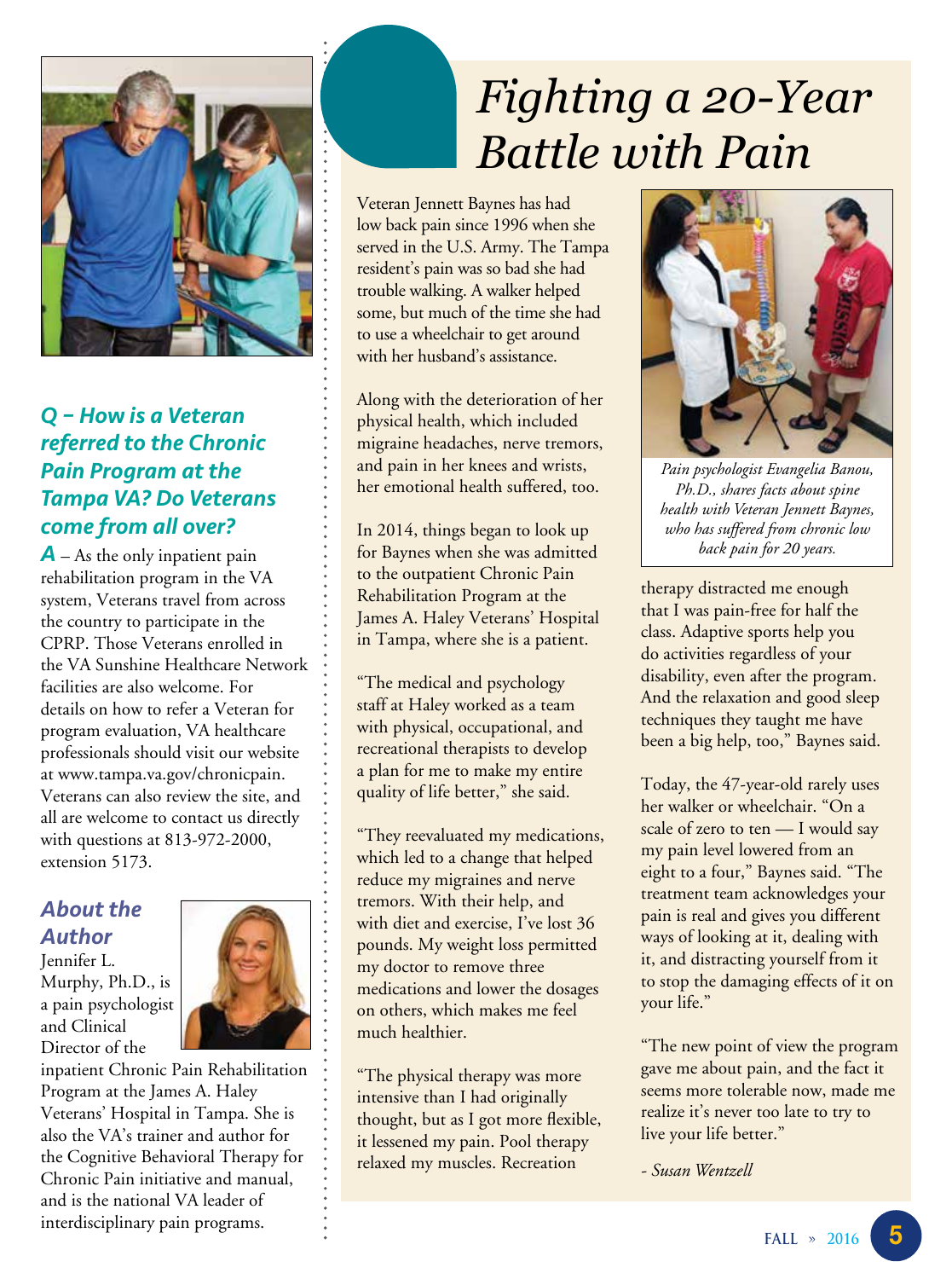## *The Scoop on Poop*

#### *What It Says About Your Health*

What's the one thing we may do daily, but rarely talk about? Poop. For most people, it happens every day. It keeps us healthy by removing wastes and toxins from our gut. What comes out can tell us much about our health. Next time, take a peek before you flush. What you see might tell you a lot about what's going on inside.

#### *What Color?*

A color other than brown doesn't always mean there's something wrong. Eating different colored foods can change the color of your poop. But sometimes a different color can indicate a problem if it's persistent. You could have a liver or gall bladder disorder, celiac disease, or a pancreatic disorder.

A consistently red or black stool may mean your digestive track is bleeding. That may point to cancer or another life-threatening condition. If something doesn't seem right, talk to your VA PACT Team right away.

#### *What Shape?*

The size and shape of your poop doesn't always mean there's a problem. Ask yourself, "Is this normal for me?" Pay attention to any sudden changes in your stools. If your poop becomes hard and compacted, you may need to eat more fiber and/or drink more water. Very thin or pelletlike poop may point to a problem with your colon. Loose, greasy, and oily may mean a food allergy. Chronic diahrrea could mean you have a virus or bacteria. If you feel there's an issue, talk to your VA PACT team.

*Tips for Good Digestion* 

- Eat fiber-rich fruits, vegetables, legumes, beans, and grains.
- Drink at least 8 glasses of water a day.
- • Try to eat 4-5 small meals per day.
- Eat more probiotics daily, like yogurt or kefir.
- Don't overeat. Too much food strains the digestive system.
- Move more during your day, and be sure to stretch!

#### *Bristol Stool Chart*

*The Bristol Stool Chart was designed* TYPE 4 – *long and smooth in 1997 by the University of Bristol as a gauge for understanding your poop. It's not meant to diagnose any problems. Use it as a guide as you start tracking your movements. Which "type" are you?* 



TYPE 2 – *compact with lumps (possible constipation)* 



TYPE 3 – *sausage-shaped with cracks* TYPE 7 – *watery, nothing solid* 





*(good stool)* 

TYPE 6 – *fluffy and mushy (possibly poor nutrient absorption, especially if smelly and/or oily)* 



*(good stool) (possibly virus or bacteria)* 

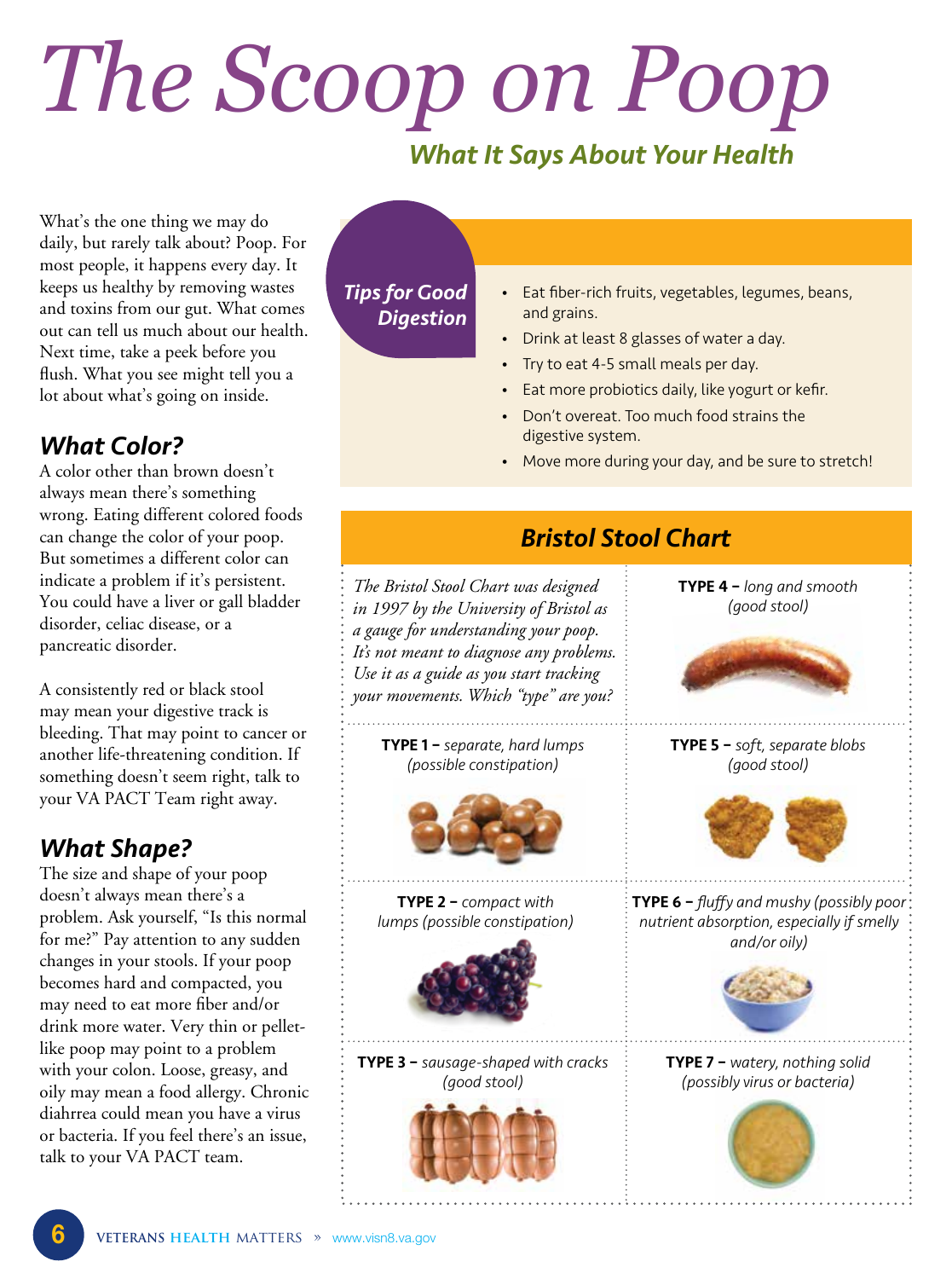## **Can You Find 10 Differences**





### You can quit. **Do it with TeleQuit.**

The TeleQuit program offers an in-home telehealth device and coaching, medication, and other forms of support, all free of charge. Benefit from daily reminders and learn how to identify triggers and manage your cravings.

*To sign up,* call 877-619-0106, select option 3. Or ask a member of your VA health care team.



### **Banana Split Oatmeal**  *FEATURED Recipe!*

#### **Ingredients**

- 1/3 cup oatmeal, quick cooking, dry
- 3/4 cup water (very hot)
- 1/2 banana, sliced
- 1/2 cup frozen yogurt, nonfat

#### **Directions**

Put oatmeal in a microwave safe cereal bowl. Stir in water. Microwave on high power for 1 minute. Stir. Microwave on high power for another minute. Stir again. Microwave an additional 30-60 seconds on high power until the cereal reaches the desired thickness. Stir again. Top with banana slices and frozen yogurt.

Tip: Add a teaspoon of chia seeds for 2 more grams of fiber!

**Nutritional Information:** Serves 1. Per serving: 246 calories, 1.9 g fat (.6 g saturated fat), 2 mg cholesterol, 101 mg sodium, 50 g carbohydrate, 4 g fiber, and 7 g protein

[www.nutrition.va.gov.](http://www.nutrition.va.gov)  To find more healthy recipes, visit

**7**